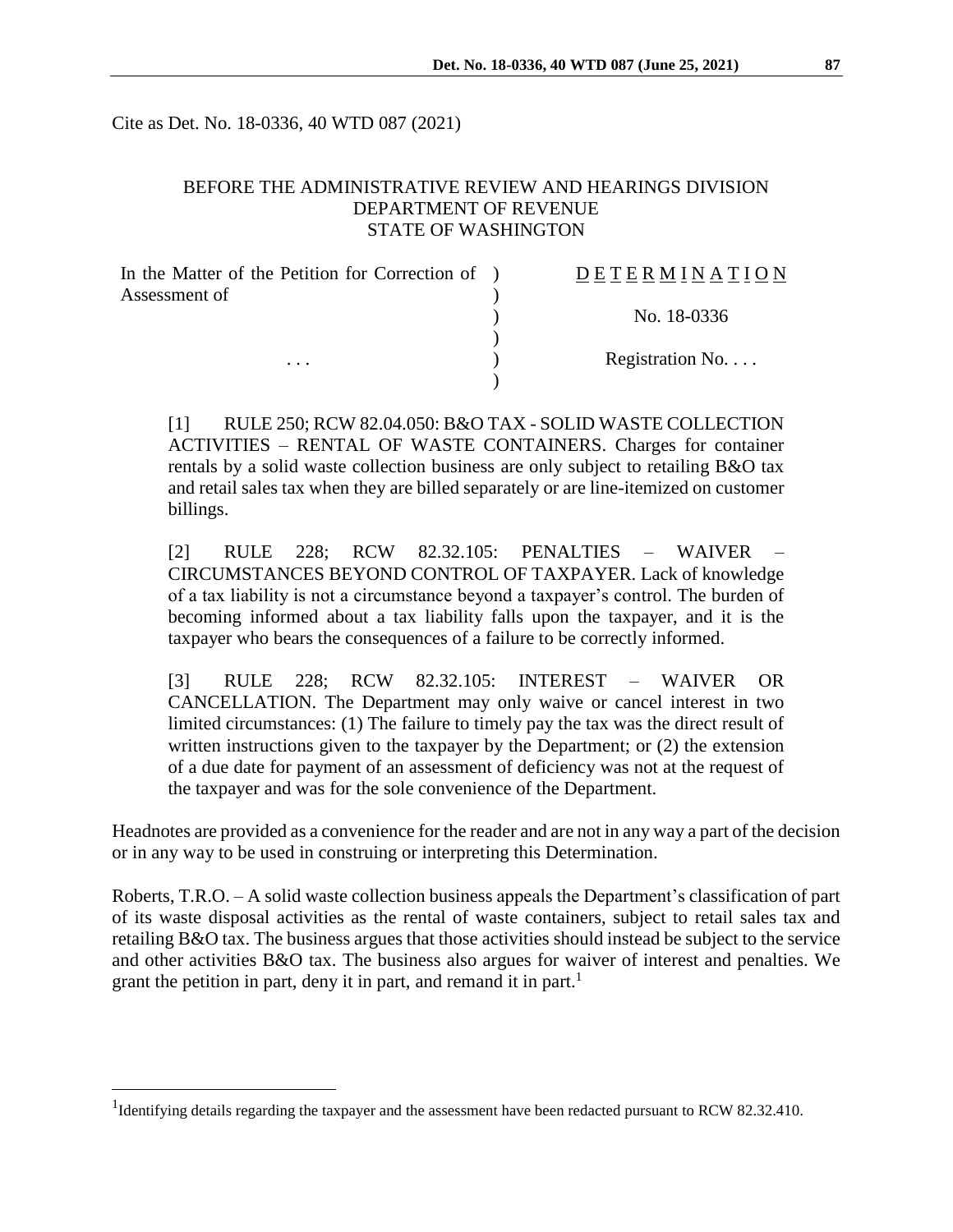#### ISSUES

- 1. Whether, under RCW 82.04.250 and WAC 458-20-250(9) ("Rule 250(9)"), the "hauling fee" Taxpayer charged customers as part of its solid waste collection business constituted a charge for the rental of waste containers, subject to retail sales tax and retailing business and occupation ("B&O") tax or was instead a waste collection activity subject to service and other B&O tax.
- 2. Whether, under RCW 82.32.105 and WAC 458-20-228 ("Rule 228"), Taxpayer demonstrated any circumstance entitling it to a waiver or reduction of penalties.
- 3. Whether, under RCW 82.32.105 and Rule 228, Taxpayer demonstrated any circumstance entitling it to a waiver or reduction of interest.

#### FINDINGS OF FACT

. . . ("Taxpayer") provides construction services and waste disposal services. With regard to the latter, Taxpayer's activities consist of (1) providing waste containers for customers to fill with construction debris; and (2) hauling the filled waste containers to a waste disposal facility.

Taxpayer bills the customer on one invoice for the waste disposal services. The itemized invoice typically consists of two separate fees. The hauling fee, described as a Pick-Up/Delivery fee on the invoice, is determined by the size of the waste container and the distance to the waste disposal facility. The weight fee is determined by the weight of the material placed in the waste container and a rate per ton for the material being disposed. Taxpayer reported both fees under the wholesaling B&O tax rate.

The Department's Audit Division ("Audit") conducted a limited scope audit of Taxpayer's business activities for the tax period of January 1, 2014, through June 30, 2017 ("Audit Period"), reviewing only gross income and capital assets. Determining Taxpayer operated in part as a solid waste collection business, Audit reclassified Taxpayer's waste disposal services related to the weight fee to income subject to the service and other activities B&O tax classification. Audit additionally concluded that Taxpayer engaged in the rental of solid waste containers, and reclassified the activities related to the hauling fee to retailing activities subject to retail sales tax and retailing  $B&O$  tax.<sup>2</sup> As a result, Audit issued a tax assessment on December 19, 2017, in the amount of  $\$ \dots$ <sup>3</sup>

On January 17, 2018, Taxpayer submitted a Review Petition before the Department, contesting the tax assessment. Taxpayer alleged that it had had insufficient time and ability to gather the appropriate documentation during the course of the audit due to personal circumstances. Taxpayer

 $\overline{a}$ 

<sup>&</sup>lt;sup>2</sup> Audit further determined that Taxpayer was liable for use tax/deferred sales tax on capital asset purchases upon which Taxpayer failed to provide documentation that tax was properly paid.

<sup>&</sup>lt;sup>3</sup> The total tax assessment of  $\mathcal{S} \dots$  comprised  $\mathcal{S} \dots$  in retail sales tax,  $\mathcal{S} \dots$  in retailing B&O tax,  $\mathcal{S} \dots$  in service and other activities  $B&O$  tax,  $\$ \dots$  in use tax/deferred sales tax,  $\$ \dots$  in interest, and a  $\$ \dots$  assessment penalty, together with a credit adjustment of  $\$ \dots$  for income improperly reported as wholesaling.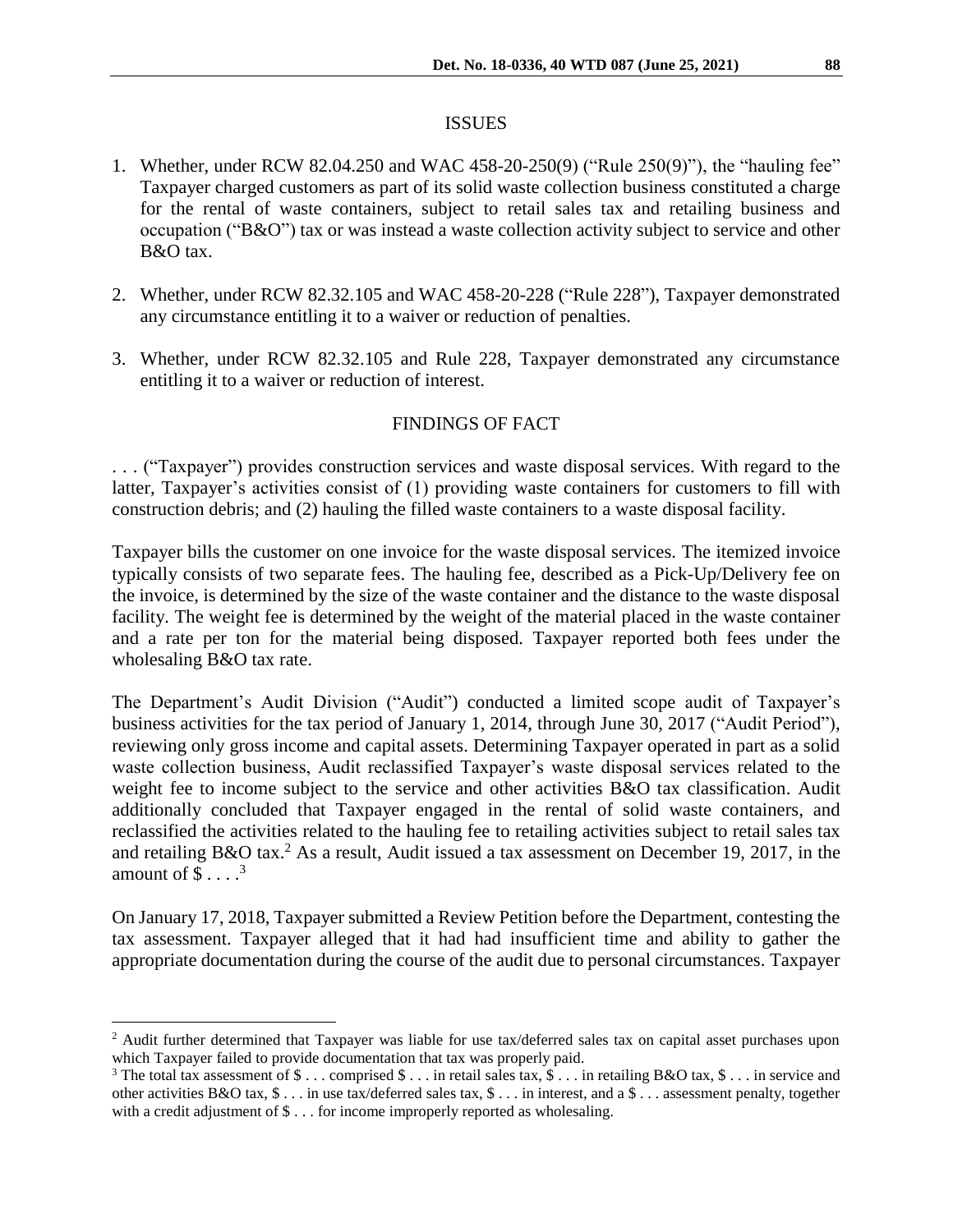additionally requested a reduction in penalties and interest on the basis that the Department failed to inform Taxpayer that it was reporting its sales improperly.<sup>4</sup>

Subsequently, with additional documentation submitted on March 8, 2018, Taxpayer argued that it does not charge customers a rental fee for the use of the waste containers. Rather, customers are simply provided with a waste container for use. Taxpayer states that customers are not billed based on the length of time that they have a container. However, the fine print on the bottom of each invoice states, "The rate quoted includes 2 weeks free rentals. Thereafter a fee of \$ . . . per day applies to each container." During the hearing, Taxpayer stated that this fee has only been imposed "about twice." Taxpayer claims that it can produce all of the invoices for the Audit Period, showing when the fee has and has not been imposed, upon request.

Taxpayer concedes that it incorrectly reported its waste collection activities under the wholesaling B&O tax classification, and apparently further concedes that the weight fees are subject to a service and other activities B&O tax. However, Taxpayer argues that Audit incorrectly classified the hauling fees as container rental fees, subject to retail sales tax and retailing B&O tax. Instead, Taxpayer asserts that the hauling fees should be subject to the service and other activities B&O tax. 5

Taxpayer presented calculations showing that \$ . . . in hauling fees should be reclassified from retailing to service and other activities. However, Audit calculated hauling fees/container rental fees as totaling \$ . . . for the Audit Period. Taxpayer acknowledged the discrepancy and could provide no explanation. However, Taxpayer stated that its data was calculated directly from its invoices, which would be readily available upon request.

# ANALYSIS

## Solid Waste Collection Activities

Washington imposes the Business and Occupation ("B&O") tax on the privilege of engaging in business in this state. RCW 82.04.220. Washington's B&O tax applies to various tax classifications, including making sales at retail pursuant to RCW 82.04.250, and providing services pursuant to RCW 82.04.290. In addition to the B&O tax, RCW 82.08.020 imposes a retail sales tax on each retail sale in this state. Generally, the seller must collect the retail sales tax from its customers, and then remit the collected tax to the Department. RCW 82.08.050. If the seller fails to collect the tax, the seller must still pay the tax to the Department. RCW 82.08.050(3).

The issue in this case is whether Taxpayer makes a "retail sale" when it provides its waste disposal services in this state. For purposes of both the retailing B&O tax classification and the retail sales

 $\overline{a}$ 

<sup>&</sup>lt;sup>4</sup> In its Review Petition, Taxpayer further asserted that it contracted primarily with general contractors, who worked with and billed the customer directly, and Taxpayer believed it was the general contractor's duty to collect retail sales tax from the customer. During the course of the audit, Audit classified these sales as wholesale activities where Taxpayer provided the reseller permit. Where a valid reseller permit was not provided, Audit classified the activity as a retail sale. At the hearing in this matter, Taxpayer was presented with the opportunity to provide additional reseller permits, but Taxpayer indicated that it had no further reseller permits to provide with regard to the taxed construction activities.

 $\frac{5}{1}$ ...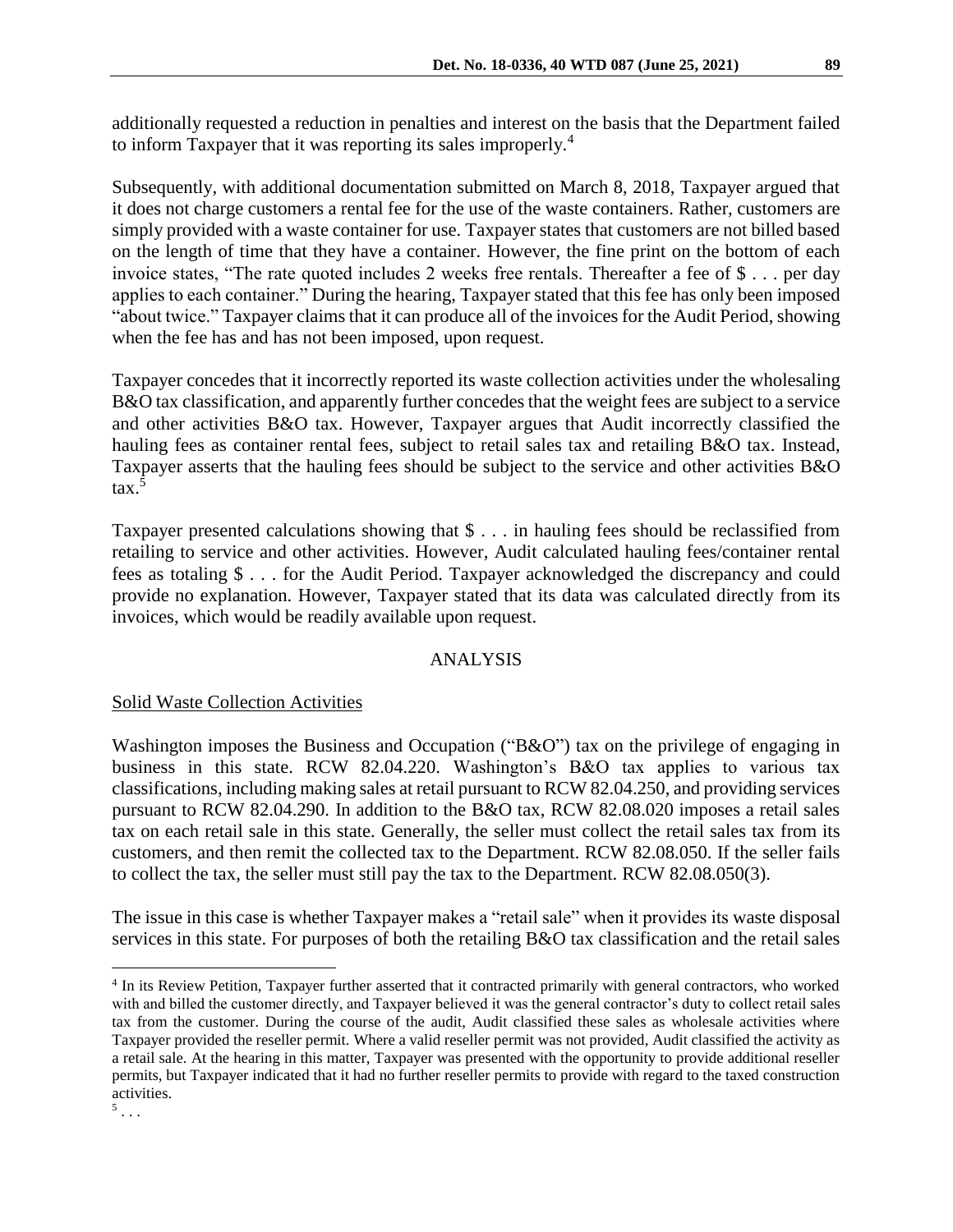tax, RCW 82.04.050 defines "sale at retail" or "retail sale" to include "[t]he renting or leasing of tangible personal property to consumers  $\dots$  "RCW 82.04.050(4)(a).

WAC 458-20-211(2)(a) provides that leasing and renting "refer generally to the act of granting to another the right of possession to and use of tangible personal property for a consideration."

By contrast, RCW 82.04.290(2) imposes the service and other activities B&O tax on "persons engaged in the business of rendering any type of service which does not constitute a 'sale at retail' or a 'sale at wholesale.'"<sup>6</sup>

#### Rule 250(8) provides:

A solid waste collection business is subject to service and other activities B&O tax on the gross income from solid waste collection activities. There is no deduction for any cost of doing business or any amounts paid over to other solid waste collection businesses. Late charges or penalties are subject to the service and other activities B&O tax.

RCW 82.18.010(1) defines "Solid waste collection business" as "every person who receives solid waste for transfer, storage, or disposal including but not limited to all collection services, public or private dumps, transfer stations, and similar operations." It is unchallenged that Taxpayer is involved in the solid waste collection business as defined in RCW 82.18.010.

Rule 250(9) states:

 $\overline{a}$ 

Solid waste collection businesses which provide waste receptacles, containers, dumpsters, and the like to their customers for a charge, separate from any charge for collection of the waste, are engaged in the business of renting tangible personal property separate and apart from the solid waste collection business. Charges for such rentals, however designated, are subject to retailing B&O tax and retail sales taxes when they are billed separately or are line itemized on customer billings.

Taxpayer protests the retailing B&O tax and retail sales tax assessed on the hauling fee, which Audit determined constituted the rental of waste containers. Taxpayer argues that the hauling fee isinstead a waste collection activity subject to the service and other activities tax. Audit determined the hauling fees should be classified as waste container rental fees because the fee was separately itemized from the weight fee on each invoice and the fee appeared to be a charge for the use of a waste container.

It is clear, from the face of each invoice provided, that the hauling fee is not a fee for container usage, [nor is it] separate from any charge for the collection of waste, as required for the fee to constitute a rental charge subject to retailing B&O tax and retail sales tax under Rule 250(9). Taxpayer billed each customer after the completion of the waste disposal services. Taxpayer

<sup>6</sup> Persons engaged in making sales at wholesale in Washington are subject to the wholesaling B&O tax. RCW 82.04.270. "Sale at wholesale" or "wholesale sale" means "[a]ny sale, which is not a sale at retail, of . . . (a) [t]angible personal property . . . ." RCW 82.04.060(1)(a).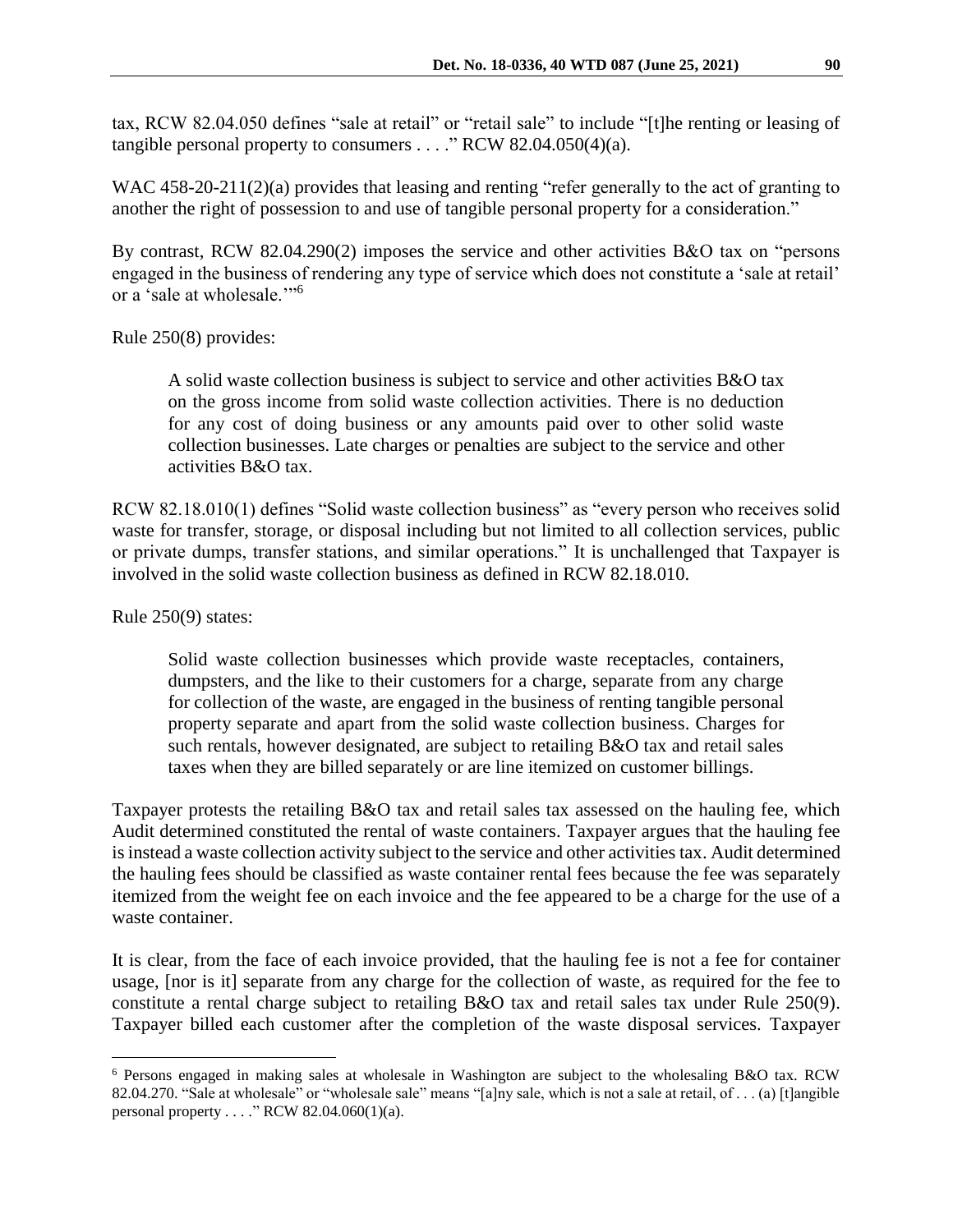calculated the hauling fee based upon the size of the waste container and the distance to the waste disposal facility.

From the invoices provided, Taxpayer charged a base rate of \$ . . . for a 15 yard container and a base rate of \$ . . . for a 20 yard container. Where the location of the container was more than 20 miles from Taxpayer's business location, Taxpayer increased the hauling fee by \$ . . . . The invoices characterized the total hauling fee as a "Pick Up/Delivery" cost.

Each invoice clearly stated that there was no rental charge for the use of the waste container for the first two weeks; after that two week period expired, a \$ . . . fee per day would be charged. Taxpayer alleges a rental late-charge has been very rarely imposed, but – where it has been – it is separately itemized on the invoice. On the invoices which were provided, the number of days between delivery and pick-up varied between 10 days and 31 days. No rental fee was charged on any of those invoices.

Charges for container rentals [by a solid waste collection business] are only subject to retailing B&O tax and retail sales taxes when they are billed separately or are line itemized on customer billings. Rule 250(9). None of the invoices provided show that a rental of the container was billed separately from any other service provided. Instead, the hauling fee varied depending on the location of the container, which reflected Taxpayer's business of rendering waste collection and disposal services. Also, on the invoices provided, the hauling fee base rate remained the same regardless of whether the customer held the container for 14 days or 31 days. These invoice descriptions correspond to waste collection activities, and not to the rental of a waste container.

We determine that the hauling fee constitutes income from a solid waste collection activity, and is therefore subject to the service and other activities B&O tax pursuant to Rule 250(8). However, to the extent that a rental late fee was charged on the invoice, the rental late fee is subject to the retail sales tax and retailing B&O tax, as required under Rule 250(9). We remand to Audit to make adjustments to Taxpayer's assessment consistent with this decision, subject to the verification of Taxpayer's records. Taxpayer must provide originals, paper or electronic copies of all of Taxpayer's invoices for waste disposal services during the period of January 1, 2014, through June 30, 2017.

#### Waiver of Penalties

RCW 82.32.105 allows the Department to waive penalties if it finds that the late payment of taxes due resulted from circumstances beyond the control of the taxpayer. Rule 228 is the administrative regulation addressing the waiver of penalties and interest. Rule  $228(9)(a)(ii)$  explains that "[c]ircumstances beyond the control of the taxpayer are generally those which are immediate, unexpected, or in the nature of an emergency. Such circumstances result in the taxpayer not having reasonable time or opportunity to obtain an extension of the due date or otherwise timely file and pay." The circumstances must directly cause the late payment or substantial underpayment. *Id*.

Rule  $228(9)(a)(iii)(B)$  expressly states that late payment of taxes resulting from a taxpayer's "misunderstanding or lack of knowledge of a tax liability" are not circumstances beyond the control of the taxpayer and will not qualify for a waiver or cancellation of penalty.